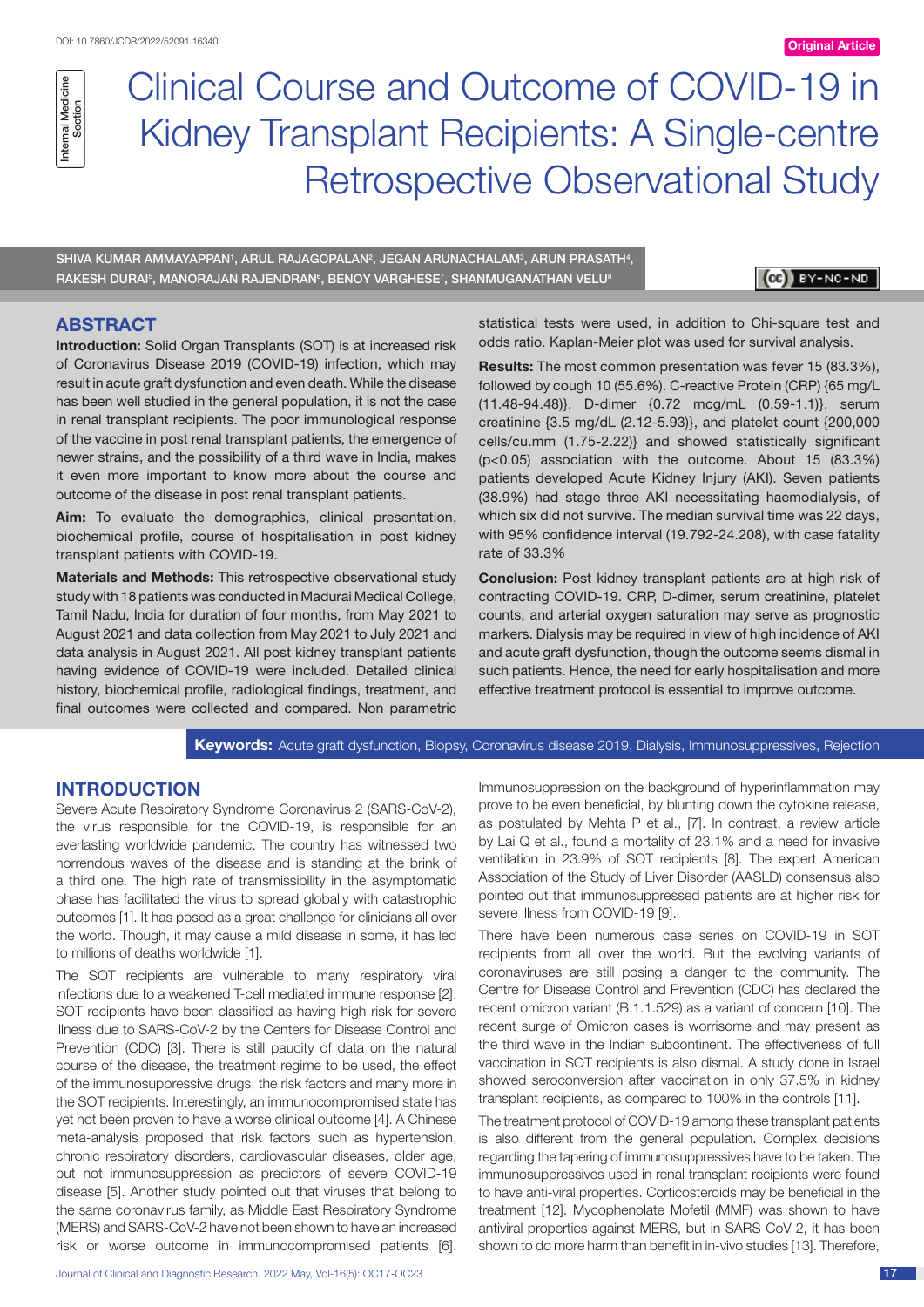its use is not recommended. Calcineurin inhibitors have been shown to have anti-viral properties, but still needs more research [14]. There are limited data on the clinical courses and outcome of COVID-19 in renal transplant recipients from South India.

This study presents an analysis of the data on COVID-19 in renal transplant patients. It aimed to evaluate the demographics, clinical presentation, biochemical profile, and course of hospitalisation in renal transplant patients with COVID-19.

## **MATERIALS AND METHODS**

This was a retrospective observational study. conducted at Madurai Medical College, Tamil Nadu, India for a duration of four months, from May 2021 to August 2021 and data collection from May 2021 to July 2021 and data analysis in August 2021. This study was approved from the Institutional Ethics Committee (CDSCO: Reg no. ECR/1365/Inst/TN2020). A written informed consent was obtained from all the participants of this study.

Inclusion criteria: The inclusion criteria comprised all post kidney transplant patients (both live and deceased donor) having evidence of COVID-19 (either Reverse Transcription Polymerase Chain Reaction (RT-PCR) positive or evidence of COVID-19 pneumonia on Computed Tomography (CT) chest).

**Exclusion criteria:** The exclusion criteria included all patients with chronic graft dysfunction.

#### **Study Procedure**

A total of 18 patients were evaluated in this study. Data regarding the clinical history, routine blood investigations complete blood count, renal function tests, liver function tests, serum ferritin, D-dimer), radiological findings- Ground Glass Opacities (GGO), lobar consolidation, oxygen requirement, treatment and final outcomes were collected and compared.

Lymphopenia was defined as Absolute Lymphocyte Count (ALC) <1000 cells/cumm [15]. Oxygen requirement was classified as: no oxygen needs; low oxygen requirement (nasal cannula, venturi mask with FiO<sub>2</sub> of 0.5); high oxygen requirement (venturi mask with FiO<sub>2</sub> of >0.5, reservoir mask with oxygen at 15 L/min and high -flow nasal ventilation); non invasive ventilation; and mechanical ventilation [16].

The AKI was defined and classified according to Acute Kidney Injury Network (AKIN) criteria [17]. An institutional protocol was devised for managing immunosuppression in post-transplant COVID-19 patients after referring the European Renal Association-European Dialysis and Transplantation Association Developing Education Science and Care for Renal Transplantation in European States (ERA-EDTA DESCARTES) expert opinion [18]. Anti-proliferative agents (MMF and Azathioprine) were reduced. Of the patients taking Calcineurin inhibitors cyclosporin A was continued at the same dose and Tacrolimus dose was reduced. The dose of prednisolone was increased to 20 mg once daily. For patients with severe COVID-19 pneumonia, all immunosuppressants except low dose steroids were withdrawn.

The CRP was checked for all patients and patients were divided into having mild, moderate, or severe inflammatory reaction {CRP (mg/L) 10-50-mild; 50-100-moderate; >100-severe}.

Patients were treated with Intravenous (IV) steroids (either dexamethasone 6 mg BD or methyl prednisolone 40 mg twice a day (BD) depending on their inflammatory status [19,20]. In such patients, oral steroids were withheld.Underlying procoagulant risk was determined according to D-dimer values {D-dimer (mcg/mL) <0.5-mild; 0.5-1.0-moderate; >1.0-severe}. All patients with mild risk were started on once daily, and all patients with moderate to severe risk were started on twice daily subcutaneous enoxaparin.

All patients were treated with hydroxychloroquine, vitamin C, zinc and ivermectin. Remdesivir was started for patients who had SpO<sub>2</sub> level <85%. It was administered as an intravenous infusion of 200 mg on day one followed by 100 mg as infusion once daily for four more days [21]. Final outcome was classified as either recovery, death or recovery from the illness, but still on dialysis (graft loss).

## **STATISTICAL ANALYSIS**

All data was compiled in Microsoft Excel, and statistical analysis done using Statistical Package for the Social Sciences (SPSS) v16. Normality tests (Shapiro Wilk, assessment of skewness and kurtosis) revealed non parametric data. Non parametric statistical tests were used, in addition to Chi-square test and odds ratio. Kaplan-Meier plot was used for survival analysis. The p-value <0.05 was considered statistically significant, and 95% confidence intervals were used.

## **RESULTS**

Total of 18 patients were studied (14 male and four female). The mean age was 40.389±11.3 years. Most of the patients had associated co-morbidities, the most common of which were diabetes and systemic hypertension (8 out of 18 each). Two patients had chronic Hepatitis C Virus (HCV) infection, one had chronic Hepatitis B Virus (HCB) infection, two had a history of coronary artery disease, and one had a recent history of acute graft dysfunction. The demographic variables and co-morbidities of the study population are shown in [Table/Fig-1].

| <b>Variables</b>               | Total patients n=18 | Survivors n=12      | Non survivors n=6   | p-value  | Odds ratio (95% CI)  |  |  |  |
|--------------------------------|---------------------|---------------------|---------------------|----------|----------------------|--|--|--|
| Age (years) mean (range)       | 40 (33.75-50)       | 42 (24.75-49.75)    | 40 (37-52)          | $0.573*$ |                      |  |  |  |
| Sex                            |                     |                     |                     |          |                      |  |  |  |
| Male                           | 14 (77.8%)          | 9(75%)              | 5 (83.3%)           | $0.688+$ |                      |  |  |  |
| Female                         | 4(22.2%)            | 3(25%)              | 1(16.7%)            |          | 1.667 (0.135-20.578) |  |  |  |
| Type of transplant             |                     |                     |                     |          |                      |  |  |  |
| Deceased                       | 10 (55.6%)          | 9(75%)              | $1(33.3\%)$         | $0.710+$ |                      |  |  |  |
| Alive                          | 8 (44.4%)           | 3(25%)              | 5(83.3%)            |          |                      |  |  |  |
| Time since transplant (Months) | 37 (23.5-111.25)    | 37 (24.25-98.25)    | 17 (12.75-39)       | $0.705+$ |                      |  |  |  |
| Co-morbidities                 |                     |                     |                     |          |                      |  |  |  |
| DM                             | 8 (44.4%)           | 4 (33.3%)           | 4 (66.7%)           | $0.180+$ | 4 (0.5-31.981)       |  |  |  |
| <b>NODAT</b>                   | 4 (22.2%) 50% of DM | 2 (16.7%) 50% of DM | 2 (33.3%) 50% of DM | $0.423+$ | 2.5 (0.256-24.375)   |  |  |  |
| <b>SHTN</b>                    | 8 (44.4%)           | 4 (33.3%)           | 4 (66.7%)           | $0.180+$ | 4 (0.5-31.981)       |  |  |  |
| CAD                            | $2(11.1\%)$         | 2(16.7%)            | $\circ$             | $0.289+$ |                      |  |  |  |
| <b>HCV</b>                     | $2(11.1\%)$         | $1(8.3\%)$          | 1 (16.7%)           | $0.596+$ | 2.2 (0.113-42.735)   |  |  |  |
| <b>HBV</b>                     | $1(5.6\%)$          | 0                   | 1(16.7%)            | $0.146+$ |                      |  |  |  |
| Recent graft dysfunction       | $1(5.6\%)$          | $1(8.3\%)$          | 0                   | $0.506+$ |                      |  |  |  |
|                                |                     |                     |                     |          |                      |  |  |  |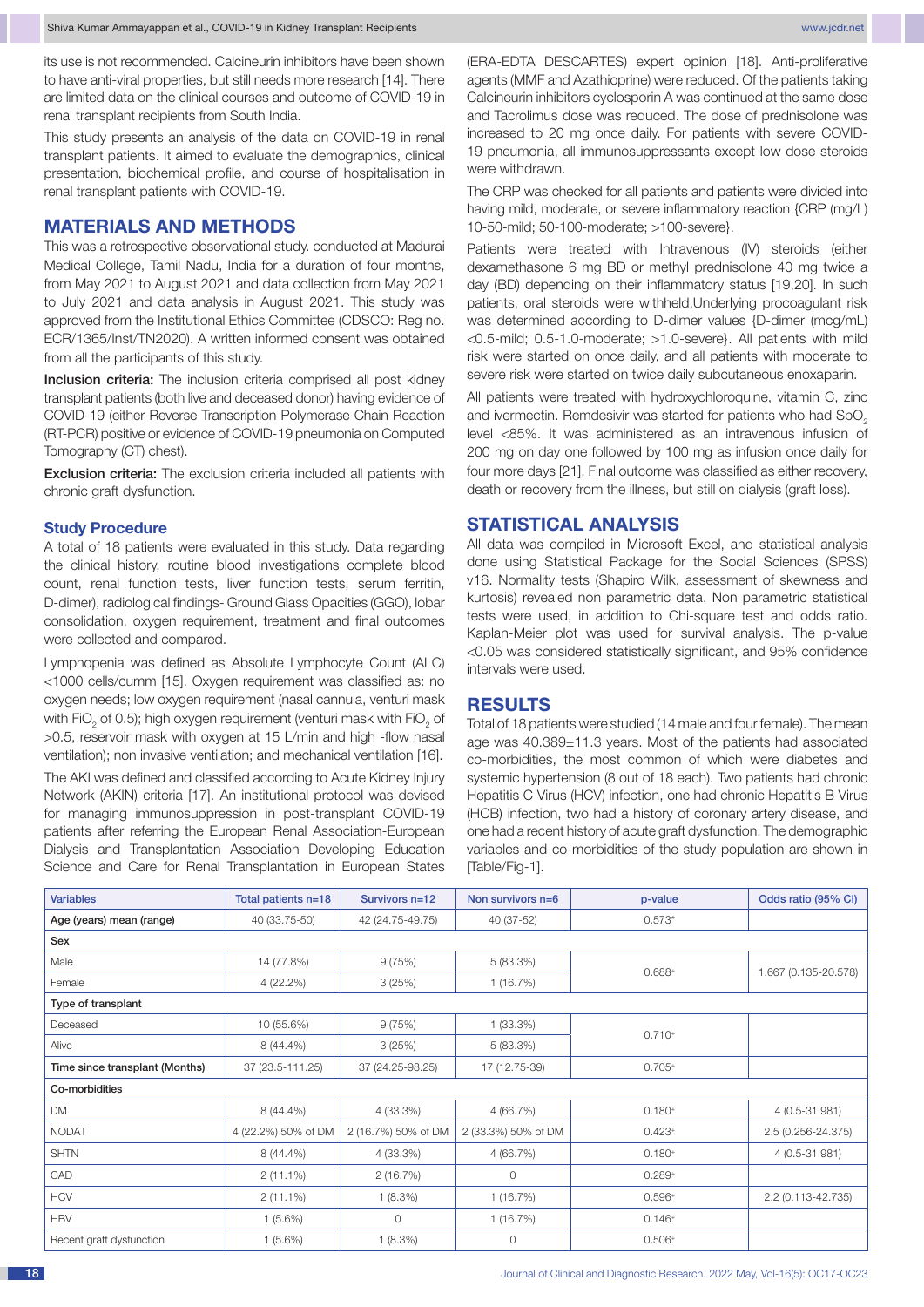| Baseline serum creatinine (mg/dL)                                                                                                                                                                                                                                                                                                                                                                                                                                                                                         | 1.45 (1.3-1.88)    | $1.4(1.3-1.98)$   | $1.5(1.3-1.92)$   | $0.711*$ |  |  |  |  |  |
|---------------------------------------------------------------------------------------------------------------------------------------------------------------------------------------------------------------------------------------------------------------------------------------------------------------------------------------------------------------------------------------------------------------------------------------------------------------------------------------------------------------------------|--------------------|-------------------|-------------------|----------|--|--|--|--|--|
| Baseline immunosuppression                                                                                                                                                                                                                                                                                                                                                                                                                                                                                                |                    |                   |                   |          |  |  |  |  |  |
| CNI (Tac/Cy A)                                                                                                                                                                                                                                                                                                                                                                                                                                                                                                            | 12/3 (66.7%/16.7%) | 8/2 (66.7%/16.7%) | 4/1 (66.7%-16.7%) | $1.000+$ |  |  |  |  |  |
| <b>MMF</b>                                                                                                                                                                                                                                                                                                                                                                                                                                                                                                                | 16 (88.9%)         | 10 (83.3%)        | 6 (100%)          | $0.289+$ |  |  |  |  |  |
| mTORi                                                                                                                                                                                                                                                                                                                                                                                                                                                                                                                     | $(5.6\%)$          | $(8.3\%)$         |                   | $0.467+$ |  |  |  |  |  |
| <b>AZA</b><br>$(5.6\%)$<br>$(8.3\%)$<br>$0.467+$                                                                                                                                                                                                                                                                                                                                                                                                                                                                          |                    |                   |                   |          |  |  |  |  |  |
| <b>[Table/Fig-1]:</b> Demographic variables and co-morbidities of the study population.<br>DM: Diabetes mellitus; NODAT: New onset diabetes after transplantation; SHTN: Systemic hypertension; CAD: Coronary artery disease; HCV: Hepatitis C virus; HBV: Hepatitis B virus; CNI: Calcineurin inhibitors;<br>MMF: Mycophenolate mofetil; mTORi: mammalian target of rapamycin inbitors, AZA: Azathioprine; Mann whitney U test to calculate p-value*; Chi-square test/Fisher's exact test used to calculate the p-value* |                    |                   |                   |          |  |  |  |  |  |

The median time since transplant was 37 (IQR 23.5-111.25) months. The median duration of hospital admission was around 13.5 (IQR 7-20.25) days {10 (IQR 7-15.75) days in survivors vs 20.5 (IQR 11.75-22.5) days in non survivors, p-0.004}. The baseline creatinine was 1.45 (IQR 1.3-1.88) mg/dL. The baseline immunosuppressive used was calcineurin inhibitors in 15 patients, Mycophenolate Mofetil (MMF) in 16 patients, Azathioprine in one patient and mTOR inhibitors in one patient. Five patients were on double immunosuppression and 13 patients were on triple immunosuppression.

The symptomatology, laboratory investigations and radiographic findings of the patients are shown in [Table/Fig-2]. The most common symptom was fever. One patient presented with an acute anterior wall myocardial infarction. During further evaluation, two patients had diabetic ketoacidosis, one patient had emphysematous pyelonephritis. Three patients showed rejection [Table/Fig-3].

| <b>Features at diagnosis</b>                                                               | <b>Total patients</b>         | <b>Survivors</b>      | <b>Non survivors</b>          | p-value    | Odds ratio (95% CI)  |  |  |  |  |
|--------------------------------------------------------------------------------------------|-------------------------------|-----------------------|-------------------------------|------------|----------------------|--|--|--|--|
| <b>Clinical presentation</b>                                                               |                               |                       |                               |            |                      |  |  |  |  |
| Fever                                                                                      | 15 (83.3%)                    | 9(75%)                | 6 (100%)                      | $0.180+$   |                      |  |  |  |  |
| Cough                                                                                      | 10 (55.6%)                    | 6 (50%)               | 4 (66.7%)                     | $0.502+$   | 2 (0.26-15.381)      |  |  |  |  |
| Dyspnea                                                                                    | 8 (44.4%)                     | 3(25%)                | 5(83.3%)                      | $0.019+$   | 15 (1.215-185.198)   |  |  |  |  |
| Gastrointestinal symptoms                                                                  | 3(16.7%)                      | 3(25%)                | 0                             | $0.180+$   |                      |  |  |  |  |
| Myalgia                                                                                    | $9(50\%)$                     | 6 (50%)               | 3(50%)                        | $1.000+$   | $1(0.141 - 7.099)$   |  |  |  |  |
| Pharyngitis                                                                                | 4 (22.2%)                     | 4 (33.3%)             | 0                             | $0.109+$   |                      |  |  |  |  |
| Angina                                                                                     | $1(5.6\%)$                    | $1(8.3\%)$            | 0                             | $0.467+$   |                      |  |  |  |  |
| Laboratory tests on diagnosis                                                              |                               |                       |                               |            |                      |  |  |  |  |
| Hb (gm/dL)                                                                                 | 11.6 (10.42-12.8)             | 12.15 (10.9-13.7)     | 10.5 (6.75-12)                | $0.055+$   |                      |  |  |  |  |
| TC (cells/cumm)                                                                            | 7.65 (6.15-9.975)             | 8 (6.457-11.9)        | $5.65(3.37 - 7.2)$            | $0.388*$   |                      |  |  |  |  |
| ALC (cells/cumm)                                                                           | 830 (570-1555)                | 940 (555-1870)        | 677.5 (455.5-825)             | $0.242+$   |                      |  |  |  |  |
| Incidence of lymphopenia                                                                   | 12 (66.7%)                    | 7(58.3%)              | 5(83.3%)                      | $< 0.001*$ |                      |  |  |  |  |
| CRP (mg/L)                                                                                 | 65 (11.48-94.48)              | 19.5 (9.22-78.5)      | 85.5 (75.5-108.25)            | $0.012*$   |                      |  |  |  |  |
| D-dimer (mcg/mL)                                                                           | $0.72(0.59-1.1)$              | $0.625(0.557 - 0.79)$ | $1.0(0.8-1.4)$                | $0.03*$    |                      |  |  |  |  |
| Peak serum creatinine (mg/dL)                                                              | $3.5(2.12 - 5.93)$            | 2.55 (1.52-3.70)      | $6(4 - 7.25)$                 | $0.001*$   |                      |  |  |  |  |
| Peak serum urea (mg/dL)                                                                    | 88 (48.5-150)                 | 62 (33.5-123.5)       | 140 (90.25-157)               | $0.096*$   |                      |  |  |  |  |
| Platelet count (cells/cumm)                                                                | 2.0 (1.75-2.22)               | $2.1(1.86 - 2.62)$    | 1.72 (1.22-2.14)              | $0.02*$    |                      |  |  |  |  |
| CT-chest findings                                                                          |                               |                       |                               |            |                      |  |  |  |  |
| Multifocal/Bilateral GGO (with GGO%)                                                       | 14 (77.8%)<br>22.5 (8.5-47.5) | 9(75%)<br>$10(5-25)$  | 5 (83.3%)<br>45 (26.25-58.75) | $0.02 +$   |                      |  |  |  |  |
| Lobar opacities                                                                            | $2(11.1\%)$                   | $1(8.3\%)$            | 1(16.7%)                      | $0.596+$   |                      |  |  |  |  |
| No acute findings                                                                          | $2(11.1\%)$                   | 2(16.7%)              | $\circ$                       |            |                      |  |  |  |  |
| Swab positivity                                                                            | 12 (66.6%)                    | 7 (58.3%)             | 5 (83.3%)<br>$0.289 +$        |            | 3.571 (0.313-40.751) |  |  |  |  |
| $SpO2(\%)$                                                                                 | 94.5 (82.25-97)               | 96 (93.75-97)         | 79 (75-84.5)                  | $0.001*$   |                      |  |  |  |  |
| [Table/Fig-2]: Clinical presentation, laboratory investigations and radiographic findings. |                               |                       |                               |            |                      |  |  |  |  |

Total count; ALC: Absolute lymphocyte count; Hb: Haemoglobin; CRP: C-reactive protein; Total patients: 18; Survivors: 12; Non survivors: 6; Mann Whitney U test to calculate p-value\*; Chi-squa st/Fisher's exact test used to calculate the p-value<sup>+</sup>

| Pt | <b>Sex</b>                                                                     | Age<br>(yrs) | Time since<br>transplant<br>(months) | <b>Transplant</b><br><b>Type</b> | Maintenance<br><b>IS</b> | <b>Baseline</b><br><b>SCr</b><br>(mg/dL) | Presentation                            | CRP at<br>presentation<br>(mg/L) | SCr at<br>presentation<br>(mg/dL) | <b>Biopsy</b>                              | <b>Treatment</b>                                                   | <b>Outcome</b>                           |
|----|--------------------------------------------------------------------------------|--------------|--------------------------------------|----------------------------------|--------------------------|------------------------------------------|-----------------------------------------|----------------------------------|-----------------------------------|--------------------------------------------|--------------------------------------------------------------------|------------------------------------------|
|    | Е                                                                              | 20           | 16                                   | Deceased                         | T/M/P                    | 1.3                                      | Fever,<br>Myalgia                       | 62                               | 5.2                               | <b>ACMR</b>                                | P-Increased<br>Haemodialysis                                       | Recovered<br>Haemodialysis-<br>dependant |
| 2  | M                                                                              | 34           | 24                                   | Deceased                         | T/M/P                    | 1.8                                      | Fever,<br>Myalgia,<br>Cough             | 104.9                            | 7.8                               | Mixed<br><b>ACMR</b><br>and<br><b>ABMR</b> | and M-Decreased.<br>P-Increased<br>Plasmapheresis<br>Haemodialysis | Death                                    |
| 3  | M                                                                              | 40           | 15                                   | Live                             | T/M/P                    | 1.4                                      | Fever,<br>Myalgia,<br>Cough,<br>Dyspnea | 78                               | 8.2                               | <b>ACMR</b>                                | and M-Decreased.<br>P-Increased<br>Haemodialysis                   | Death                                    |
|    | <b>Table/Fig-3]:</b> Biopsy findings in patients with acute graft dysfunction. |              |                                      |                                  |                          |                                          |                                         |                                  |                                   |                                            |                                                                    |                                          |

T: Tacrolimus; M: Mycophenolate mofetil; P: Prednisolone; ABMR: Antibody mediated rejection; ACMR: Acute cell mediated rejection; SCr: Serum cre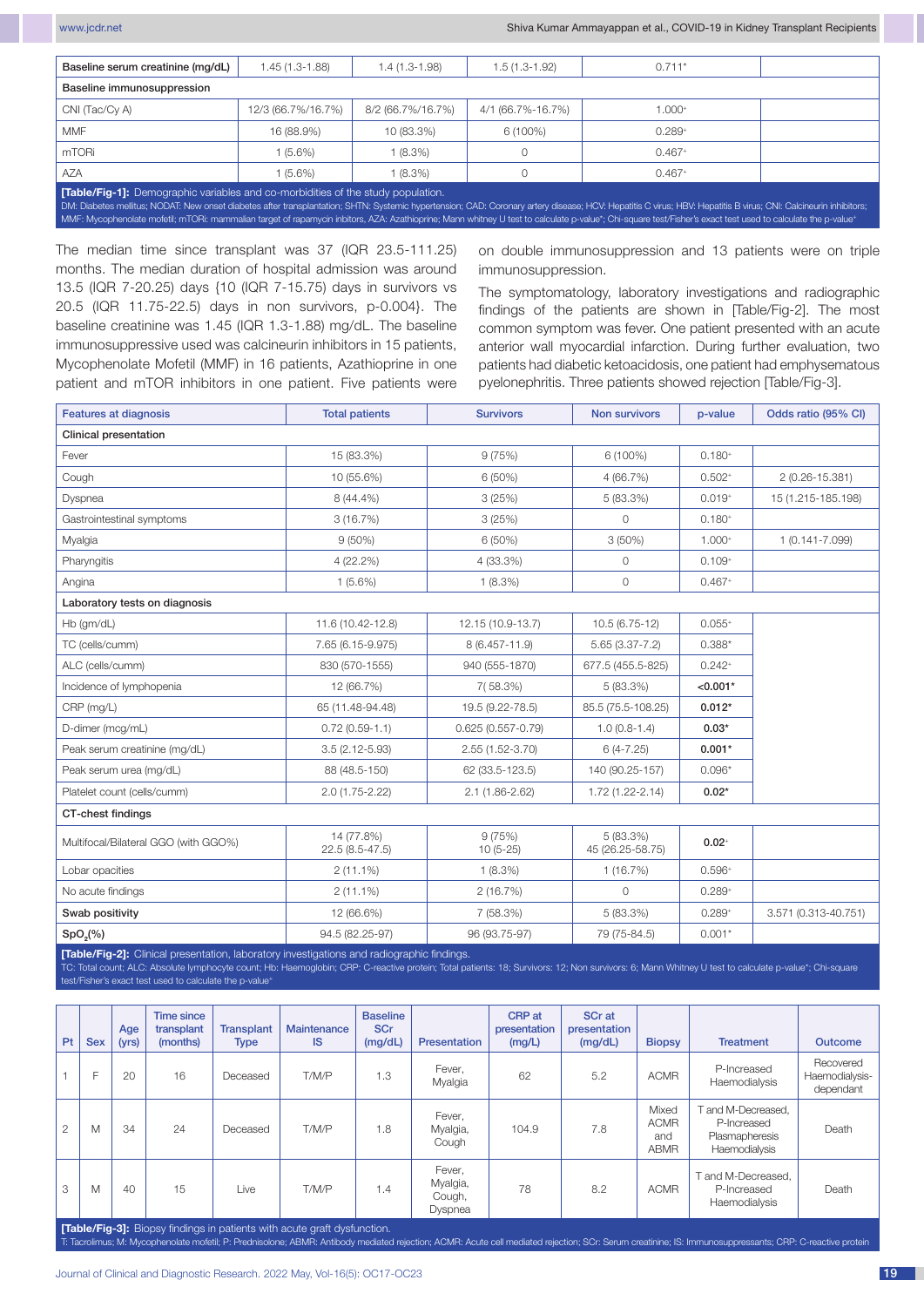The median WBC count was 7650 cells/cu.mm. The incidence of lymphopenia was 66.67%. The median Absolute Leukocyte Count (ALC) was less in non survivors. Similarly, the median platelet count was also low in non survivors. Though the baseline creatinine was almost same in both survivors (1.4 mg/dL) and non survivors (1.5 mg/dL), the peak creatinine during in hospital admission was higher in non survivors, which also had a prognostic effect on the survival (p-0.001). The median CRP in survivors was low in comparison to non survivors. Quite similarly, D-Dimer was also low in survivors. Both CRP and D-Dimer were statistically significant with respect to the outcome.

Total 12 out of 18 patients had nasopharyngeal swab RT-PCR positivity. Fourteen patients had multifocal/bilateral GGOs and the average GGO involvement was 22.5%. Two patients had lobar opacities and two had no acute radiographic findings. [Table/Fig-4] represents the Box and Whisker plot of the quantum of GGOs of survivors and non survivors. Non survivors had a relatively poor oxygenation status {SpO<sub>2</sub>-79% vs 96% in survivors, p-0.001]. Box and Whisker plot of oxygen saturation of survivors and non survivors is shown in ITable/Fig-51.





Two patients were treated with i.v. Remdesivir and 16 patients were treated with oral antivirals (Oseltamivir in 12 and Favipiravir in 4 patients).

Immunosuppressives were tapered on a case to case basis. For three patients MMF, Tacrolimus were decreased, and Prednisolone was increased. All immunosuppressives, except low dose steroids were stopped for one patient. All these four patients did not survive irrespective of these drastic measures. Six patients did not need any change in the immunosuppressive regimen, all of whom survived. Details regarding the treatment (including tapering of immunosuppressive drugs and ventilation requirement) are shown in [Table/Fig-6].

Four patients needed invasive ventilation, two needed non invasive ventilation, and three needed low flow nasal oxygen, while nine patients were oxygen independent. **[Table/Fig-7]:** Incidence of AKI

| <b>Treatment</b>                                                                                                                                                                                                                                                                                                                                                                                                                                                                                                                                                                       | <b>All patients</b>   | <b>Survivors</b>    | survivors              | p-value     |  |  |  |  |
|----------------------------------------------------------------------------------------------------------------------------------------------------------------------------------------------------------------------------------------------------------------------------------------------------------------------------------------------------------------------------------------------------------------------------------------------------------------------------------------------------------------------------------------------------------------------------------------|-----------------------|---------------------|------------------------|-------------|--|--|--|--|
| Change in immunosuppressive drug                                                                                                                                                                                                                                                                                                                                                                                                                                                                                                                                                       |                       |                     |                        |             |  |  |  |  |
| - Tacrolimus decreased                                                                                                                                                                                                                                                                                                                                                                                                                                                                                                                                                                 | 1 (5.6%)              | 1 (8.3%)            |                        | $0.467+$    |  |  |  |  |
| - MMF decreased                                                                                                                                                                                                                                                                                                                                                                                                                                                                                                                                                                        | 5 (27.8%)             | 4 (33.3%)           | 1(16.7%)               | $0.457+$    |  |  |  |  |
| - Prednisolone increased                                                                                                                                                                                                                                                                                                                                                                                                                                                                                                                                                               | 8 (44.4%)             | 6 (50%)             | $2(33.3\%)$            | $0.502+$    |  |  |  |  |
| - Azathioprine discontinued                                                                                                                                                                                                                                                                                                                                                                                                                                                                                                                                                            | $1(5.6\%)$            | 1(8.3%)             |                        | $0.467+$    |  |  |  |  |
| - All immunosupressants<br>discontinued                                                                                                                                                                                                                                                                                                                                                                                                                                                                                                                                                | 1 (5.6%)              |                     | 1(16.7%)               | $0.146+$    |  |  |  |  |
| - No change in<br>immunosuppression                                                                                                                                                                                                                                                                                                                                                                                                                                                                                                                                                    | 6 (33.3%)             | $6(50\%)$           |                        | $0.034+$    |  |  |  |  |
| - MMF and tacrolimus<br>decreased, prednisolone<br>increased                                                                                                                                                                                                                                                                                                                                                                                                                                                                                                                           | 3(16.7%)              |                     | $3(50\%)$              | $0.007+$    |  |  |  |  |
| Intravenous steroids                                                                                                                                                                                                                                                                                                                                                                                                                                                                                                                                                                   |                       |                     |                        | $0.087+$    |  |  |  |  |
| - IV Methylprednisolone                                                                                                                                                                                                                                                                                                                                                                                                                                                                                                                                                                | 5 (27.8%)             | 3(25%)              | 2(33.3%)               | $0.710+$    |  |  |  |  |
| - IV Dexamethasone                                                                                                                                                                                                                                                                                                                                                                                                                                                                                                                                                                     | 7 (38.9%)             | 3(25%)              | 4 (66.7%)              | $0.084^{+}$ |  |  |  |  |
| Anticoagulants                                                                                                                                                                                                                                                                                                                                                                                                                                                                                                                                                                         | 17 (94.4%)            | 12 (100%)           | 5(83.3%)               | $0.146+$    |  |  |  |  |
| Anti-viral                                                                                                                                                                                                                                                                                                                                                                                                                                                                                                                                                                             |                       |                     |                        | $0.126+$    |  |  |  |  |
| - Remdesivir                                                                                                                                                                                                                                                                                                                                                                                                                                                                                                                                                                           | $2(11.1\%)$           | 2 (16.7%)           | 0                      | $0.223+$    |  |  |  |  |
| - Oseltamivir                                                                                                                                                                                                                                                                                                                                                                                                                                                                                                                                                                          | 12 (66.7%)            | 6 (50%)             | 6 (100%)               | $0.034+$    |  |  |  |  |
| - Favipiravir                                                                                                                                                                                                                                                                                                                                                                                                                                                                                                                                                                          | 4 (22.2%)             | 4 (33.3%)           | 0                      | $0.109+$    |  |  |  |  |
| Ventilation requirements                                                                                                                                                                                                                                                                                                                                                                                                                                                                                                                                                               |                       |                     |                        |             |  |  |  |  |
| - No oxygen                                                                                                                                                                                                                                                                                                                                                                                                                                                                                                                                                                            | $9(50\%)$             | 9 (75%)             | 0                      |             |  |  |  |  |
| - Low oxygen requirement                                                                                                                                                                                                                                                                                                                                                                                                                                                                                                                                                               | 3(16.7%)              | 3(25%)              | 0                      |             |  |  |  |  |
| - High oxygen requirement                                                                                                                                                                                                                                                                                                                                                                                                                                                                                                                                                              | 0                     | 0                   | 0                      | $0.001 +$   |  |  |  |  |
| - Non invasive ventilation                                                                                                                                                                                                                                                                                                                                                                                                                                                                                                                                                             | $2(11.1\%)$           | 0                   | $2(33.3\%)$            |             |  |  |  |  |
| - Invasive ventilation                                                                                                                                                                                                                                                                                                                                                                                                                                                                                                                                                                 | 4 (22.2%)             | 0                   | 4 (66.7%)              |             |  |  |  |  |
| Hospitalisation duration<br>(days)                                                                                                                                                                                                                                                                                                                                                                                                                                                                                                                                                     | 13.5<br>$(7 - 20.25)$ | 10<br>$(7 - 15.75)$ | 20.5 (11.75-<br>(22.5) | $0.044*$    |  |  |  |  |
| Haemodialysis initiation<br>(day of hospitalisation)                                                                                                                                                                                                                                                                                                                                                                                                                                                                                                                                   | $6(4-7)$              | $0*(0-7)$           | $4.5(3-8.5)$           | $0.001*$    |  |  |  |  |
| [Table/Fig-6]: Treatment protocol (including ventilation and haemodialysis requirement).<br>Low oxygen requirement- nasal cannula, venturi mask with FiO <sub>2</sub> of 0.5; High oxygen requirement-<br>venturi mask with FiO <sub>2</sub> of >0.5, reservoir mask with oxygen at 15 L/min and high-flow nasal<br>ventilation; *-only 1 in the survivors (1 of 12 patients) underwent haemodialysis on the day 7 of<br>hospitalisation; MMF: Mycophenolate mofetil; Mann whitney U test to calculate p-value*; Chi-square<br>test/Fisher's exact test used to calculate the p-value+ |                       |                     |                        |             |  |  |  |  |

The incidence of AKI was remarkably high 15 (83.3%) with stage 3 AKIN being the most common finding 6 (38.9%) [Table/Fig-7,8]. All these six patients underwent haemodialysis, out of which 5 patients died, and one had a graft loss and is still on haemodialysis. The median time of initiation of haemodialysis in non survivors was five days with 95% confidence interval (2.841-7.159). All patients with AKIN 1 and 2 survived without the need of haemodialysis.

Six patients died (case fatality rate- 33.3%). One patient recovered from the illness but had graft loss and is continuing dialysis



Non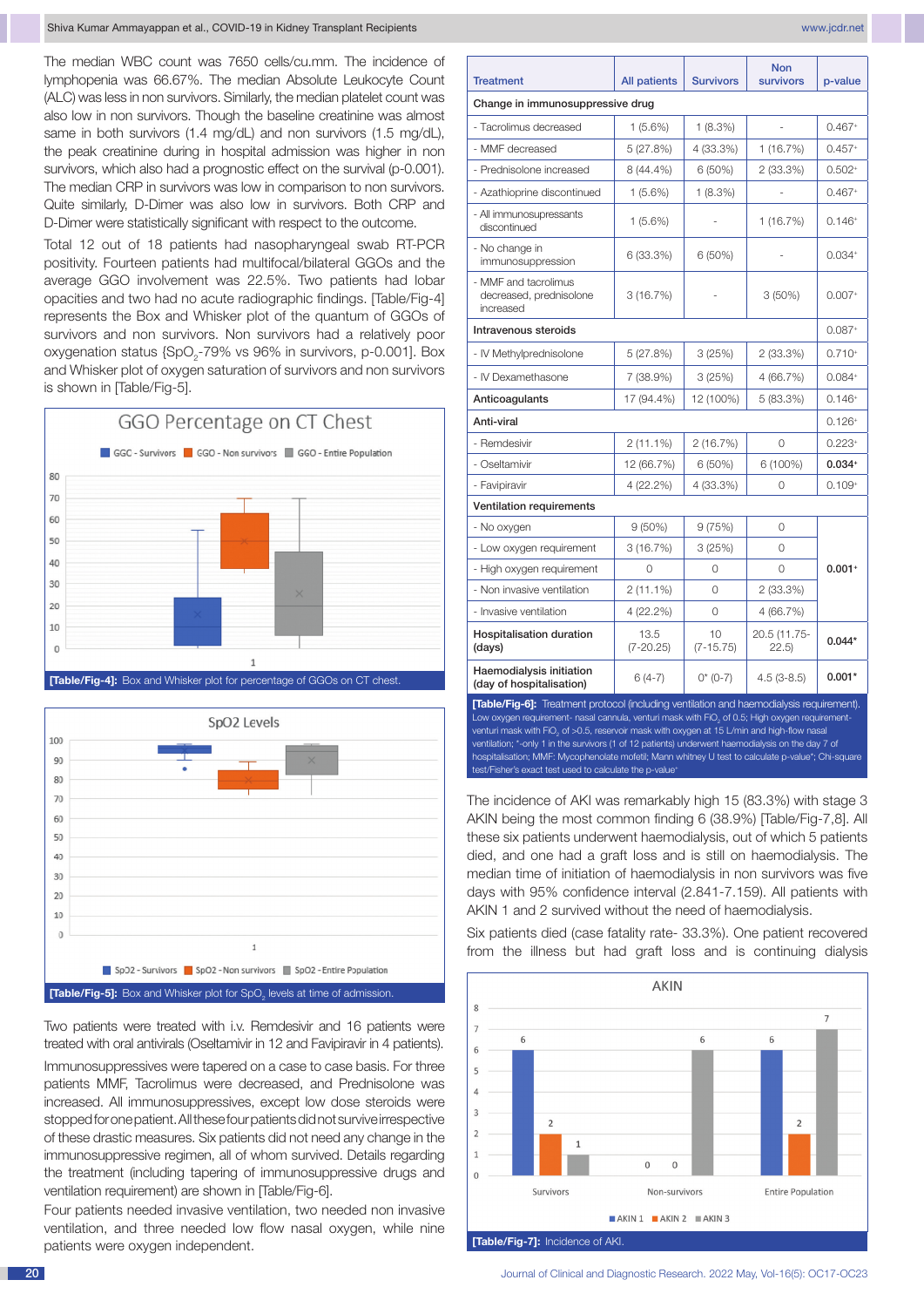[Table/Fig-8], at the time of reporting the study. The most common cause of death was respiratory failure 3 (50%), followed by sepsis 2 (33.3%), and sudden cardiac arrest 1 (16.7%) [Table/Fig-8].

| Outcome                                    | All patients | <b>Survivors</b> | <b>Non Survivors</b> | p-value  |  |  |  |  |  |
|--------------------------------------------|--------------|------------------|----------------------|----------|--|--|--|--|--|
| Normal graft function                      | 3(16.7%)     | 3(25%)           | $\Omega$             |          |  |  |  |  |  |
| Acute kidney injury                        | 15 (83.3%)   | 9(75%)           | 6 (100%)             | $0.003+$ |  |  |  |  |  |
| AKIN 1                                     | 6 (33.3%)    | 6(50%)           | $\Omega$             |          |  |  |  |  |  |
| AKIN <sub>2</sub>                          | $2(11.1\%)$  | 2(16.7%)         | 0                    |          |  |  |  |  |  |
| AKIN <sub>3</sub>                          | 7 (38.9%)    | 1(8.3%)          | $6(100\%)$           |          |  |  |  |  |  |
| <b>AKI</b> recovered                       |              |                  |                      | $0.001+$ |  |  |  |  |  |
| With RRT                                   | 6 (33.3%)    | 1(8.3%)          |                      |          |  |  |  |  |  |
| <b>Without RRT</b>                         | $9(50\%)$    | 9(75%)           |                      |          |  |  |  |  |  |
| Graft loss                                 | $1(5.6\%)$   | 1(8.3%)          |                      | $0.506+$ |  |  |  |  |  |
| Died                                       | 6(33.3%)     | 0                | $6(100\%)$           |          |  |  |  |  |  |
| Cause of death                             |              |                  |                      |          |  |  |  |  |  |
| - Respiratory failure                      | $3(16.6\%)$  |                  | $3(50\%)$            |          |  |  |  |  |  |
| - Sepsis                                   | $2(11.1\%)$  |                  | $2(33.3\%)$          |          |  |  |  |  |  |
| - Sudden cardiac arrest                    | $1(5.6\%)$   |                  | 1(16.7%)             |          |  |  |  |  |  |
| [Table/Fig-8]: Outcome and cause of death. |              |                  |                      |          |  |  |  |  |  |

AKI: Acute kidney injury, RRT: Renal replacement therapy; p-values are for the comparisons between survivors and non survivors; Data Representation: n (%) or median (IQR: Inter quartile range); Chi-square test/Fisher's exact test used to calculate the p-value<sup>+</sup>

The Kaplan-Meier survival analysis is shown in [Table/Fig-9]. It shows the probability of the event (death) at specific intervals in the study population. The median survival time was 22 days (19.792-24.208) with 95% confidence interval. There was no difference in the type of transplant (live or deceased) on the overall survival.



## **DISCUSSION**

There are still many uncertainties regarding the recent COVID-19 pandemic in kidney transplant patients in terms of clinical symptomatology, patient and graft outcomes, the effect of immunosuppression and the role of anti-virals. This study has discussed the demographics, clinical presentation, biochemical profile, and course of hospitalisation in kidney transplant recipients with COVID-19.

Most of the patients presented with fever and cough, like the study done in Columbia University, in which 87% patients had fever and 60% had cough [22]. An Italian study showed similar results [16]. This is in contrast to another study done in the same geographical region, in which cough was the predominant symptom [23].

Three patients presented with only diarrhoea. Interestingly, diarrhoea was a common symptom in a Spanish study where four of 18 patients had diarrhoea whether post-transplant immunosuppression may modify the clinical presentation of COVID-19, making SOT recipients more prone to gastrointestinal symptoms compared to non transplant patients, remains to be confirmed [24].

One patient presented with an acute anterior wall myocardial infarction. Myocardial injury has been demonstrated to be around 7% in a review article by Uriel N et al., [25]. In a case series from Italy, 24 of 28 COVID-19 patients with myocardial infarction had chest pain as their first symptom [26]. Acute Coronary Syndrome (ACS) either due to plaque rupture demand ischaemia or vasospasm is certainly conceivable [27]. Activated macrophages secrete collagenases that degrade collagen, a major constituent of the fibrous capon atherosclerotic plaques, which can lead to plaque rupture [28]. Activated macrophages also secrete tissue factor, a potent procoagulant that triggers thrombus formation when the plaque ruptures [28]. Given haemodynamic changes and exaggerated inflammatory response frequently seen with COVID-19, risk for ACS is higher.

Further evaluation revealed that two patients had diabetic ketoacidosis, one of whom also developed emphysematous pyelonephritis and succumbed. Study done in India by Pal R al., concludes that Diabetic ketoacidosis is not uncommon in COVID-19 patients with pre-existing diabetes mellitus and portend a poor prognosis with a mortality rate of nearly 50% [29].

The radiological findings were variable with the most common finding being bilateral/multifocal GGOs (77.8%), two patients had lobar consolidation and two patients had normal CT findings. This finding was comparable to the study done in Columbia university, where about half of the patients had bilateral/multifocal opacities, 13% had lobar opacities and 33% had unremarkable radiographs [22].Another study done in Wuhan, China showed a similar finding, with GGOs being the most common radiological abnormality [30].

The incidence of lymphopenia was more in non survivors (83.3% vs 58.3% in survivors). The median ALC was also lower in non survivors, though not statistically significant. This is in contrast with the study done in New York, where the lowest lymphocyte count had a prognostic significance on the outcome [31].However, the median platelet count which was also lower in non survivors had a statistical correlation with the outcome, similar to the New York study [31]. This could be explained by the possible occurrence of Disseminated Intravascular Coagulation (DIC) with COVID-19, which is more common in non survivors [32].

Many patients also had elevated D-dimer level, which in the absence of any obvious thromboembolic events, also favours the occurrence of microvascular thrombosis or DIC. A study done in China postulated that higher D-dimer levels are associated with a severe infection [33].

The median CRP value was also comparatively higher in non survivors which could reflect an exaggerated inflammatory response. Both CRP and D-dimer were significantly associated with the overall survival.

The AKI was described in 57% transplant patients as compared to 29% in general population in a Chinese study [34]. In another study, 40% post-transplant patients developed AKI [22]. In this study, fifteen (83.3%) patients developed AKI, out of which 7 (38.9%) patients had AKIN stage 3. Around 6 (33.3%) patients needed renal replacement therapy in the form of haemodialysis. In the study done in New York by Azzi Y et al., 23% needed RRT [31]. Angiotensin- Converting Enzyme (ACE-2) and dipeptidyl peptidase, which are expressed in proximal tubule cells, have been identified as receptors for coronavirus [35,36]. Uptake of SARS-CoV-2 virus into the proximal tubular epithelium is a possible explanation for AKI. In addition, microangiopathy mediated by complex inflammatory processes has also been suggested [37].

Three patients underwent biopsy for acute graft dysfunction, out of which two had TCMR and one had co-existent ABMR and TCMR [Table/Fig-3]. They were treated with high dose steroids (including plasmapheresis for the patient with co-existent ABMR and TCMR). In a study by Kudose S et al., on biopsy findings in COVID-19, out of three allograft biopsies, one patient had TCMR, one had cortical necrosis and one had Acute Tubular Injury (ATI) [38]. Out of these three, two patients recovered and one continued to be dialysis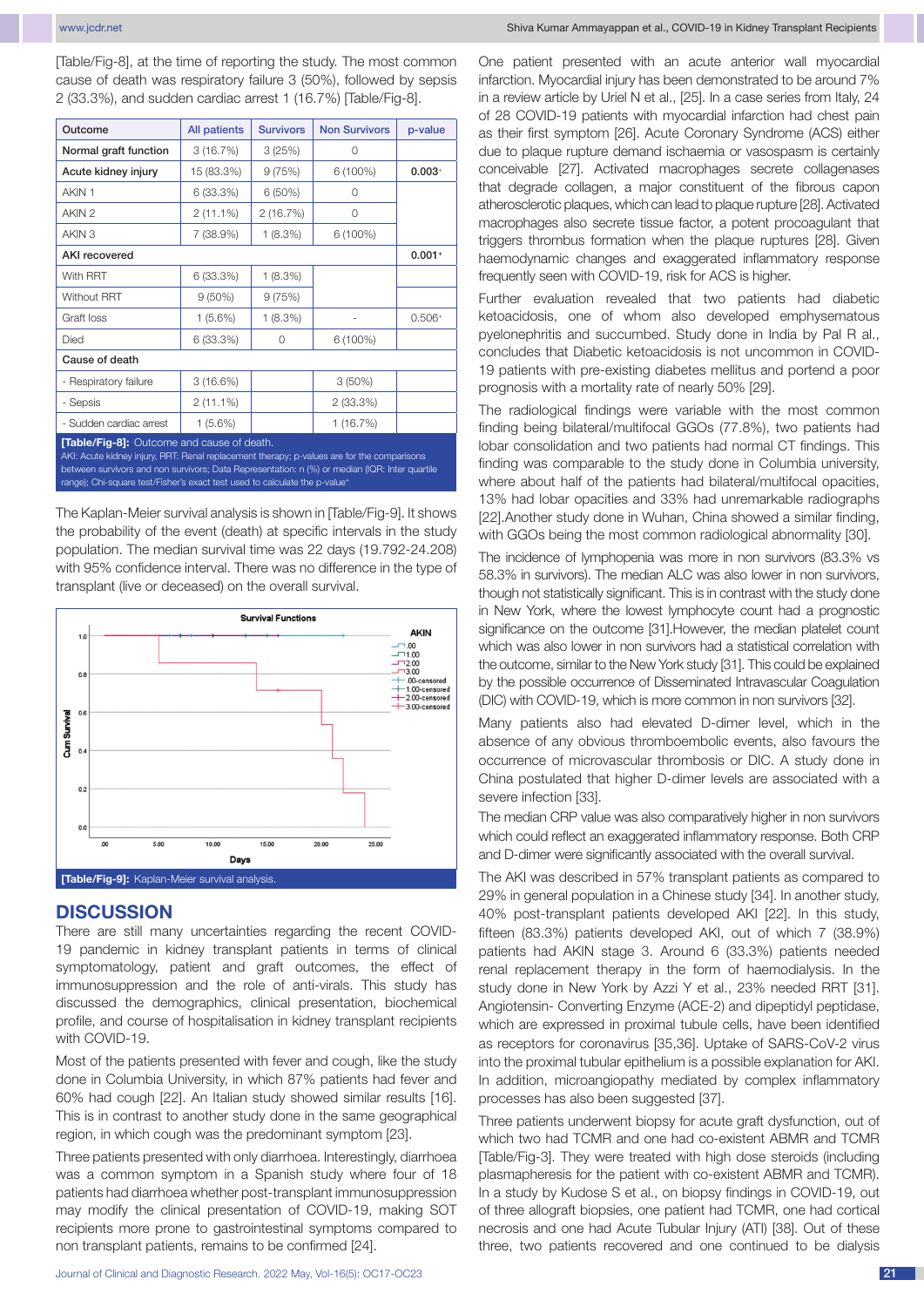dependent. In contrast, in this study, all the three patients had a poor outcome. Two of these patients did not survive. One had a graft loss and is continuing dialysis. In addition to the above described mechanisms for AKI in COVID-19, other mechanisms like acute rejection from under suppression, or CNI toxicity through drugdrug interaction may play a role in transplant kidneys [39]. Also, the inflammatory milieu surrounding COVID-19 may trigger or exacerbate immune-mediated processes in transplant patients like development of acute T-cell mediated rejection in a patient with preformed donorspecific antibodies [38]. Supporting this hypothesis is the fact that all the 3 patients who had graft rejection had markedly high CRP.

Regarding ventilation requirements, 4 (22.2%) patients were intubated and mechanically ventilated. All those who were required mechanical ventilation did not survive. This is similar to the finding in an American study where 23 out of 28 intubated patients did not survive and the need for intubation was thus, concluded as a marker of poor prognosis [31]. All the intubated patients had severe disease, thus the high mortality in them. A Korean study compared mortality between early intubated patients and patients managed conservatively [40]. Early intubation was not found to offer any survival benefit.

Managing immunosuppression in these patients is challenging and should be decided after considering the patient age, severity of COVID-19 infection, associated co-morbidities, and time posttransplant. In milder forms of disease, the usual practice is to continue the same dose of immunosuppression, but this approach might favour high mortality in COVID-19 infection. It has been suggested in a study by Banerjee D et al., that Anti-proliferative agents (MMF or Azathioprine) should be stopped, the dose of prednisolone be increased, and the dose of Tacrolimus be reduced [41]. An evident risk with such an approach is rejection but given the high mortality risk, the clinician's main goal should be to focus on keeping the patient alive, with a careful assessment of risks versus benefits of continuing immunosuppression. Regarding adjustment of immunosuppression, 6 (33.3%) patients with milder form of the disease were managed on the same immunosuppressive dosage, all of whom survived with normal graft functions. One patient, who was on azathioprine developed severe persistent leukopenia and thus, azathioprine was stopped. He was suspected to have CMV viremia, but his WBC count improved with mere stoppage of azathioprine. Patients on cyclosporine A were continued on the same dose, since it has been shown to have an inhibitory effect on proliferation of coronaviruses through its impact on cyclophilin A and B [14].

The optimal timing of the reintroduction of the original immunosuppressive is also still questionable. There are reports that viral shedding can occur for up to 2 weeks, but a maximum period of 37 days has also been observed [42,43]. There is also an association between the severity of the infection and the peak viral loads, which may influence the duration of subsequent viral shedding [44]. Thus, given the uncertainty, the protocol followed, was to start the immunosuppressive dosage to preinfection level at either the time of discharge or to delay to a maximum of two weeks, given the risk that prolonged reduction of immunosuppression may trigger an episode of rejection.

All the patients received either oral antivirals (Oseltamivir or Favipiravir) or i.v. Remdesivir. Reports have suggested a role for Hydroxychloroquine (HCQ) in reducing the viral load [45]. Invariably, all patients were treated with HCQ, in the absence of QT prolongation. Patients, who had high TC, were also treated with i.v. antibiotics and oral doxycycline. All except one patient who had severe thrombocytopenia due to underlying TMA, were treated with subcutaneous enoxaparin. The RECOVERY trial demonstrated mortality benefit in treatment with dexamethasone [19]. In steroids-SARI (Glucocorticoid Therapy for Novel Coronavirus Critically Ill Patients with Severe Acute Respiratory Failure), i.v. methyl prednisolone was used, which also had a mortality benefit [20]. The WHO subsequently recommended the use of systemic corticosteroids in severe cases [46]. In this study, 12 out of 18 patients received i.v. steroids in the form of either dexamethasone (five patients) or methylprednisolone (seven patients), though their use did not have any mortality benefits.

Nine patients recovered, six patients died (case fatality rate 33.3%) and one patient is still on dialysis. The mortality rate is comparable to other studies done in post-transplant COVID-19 patients [24,31].

The cause of death was extrapulmonary in 50% of the patients [Table/ Fig-8]. Similar finding was observed in another study, where one of the seven patients studied, expired of a possible bowel infarction or intraabdominal sepsis. They concluded that mortality in critically ill patients with COVID-19 infection could be due to extrapulmonary causes like myocarditis or bowel involvement [41]. As described earlier, the median platelet count, peak creatinine value, CRP value and the D-dimer value had a statistical correlation with the mortality.

#### **Limitation(s)**

The sample size was small, long term follow-up was not done and proteinuria was not evaluated. Biopsy could also not be done in all patients due to logistic reasons.

## **CONCLUSION(S)**

All transplant patients are at a higher risk of getting COVID-19 owing to their underlying immunosuppressed state. Varied presentation may occur with significant chest radiograph findings. The CRP, D-dimer, admission creatinine and platelet, arterial oxygen saturation are overall prognostic markers. They are also at a remarkably high risk of developing AKI, including acute graft rejection and a significant proportion may even need renal replacement therapy. In addition to anti-virals, the treatment also includes careful alteration of immunosuppression. The case fatality rate is also higher suggesting the need of stringent management, early hospitalisation, and more effective treatment protocol.

More studies are needed to know better about the course and outcomes of COVID-19 in transplant patients. It is therefore suggested, all countries should start maintaining a record of COVID-19 infections in kidney transplant patients. Analysis of this data may help clinicians make informed decisions about the management of these patients in these uncertain and rapidly evolving times.

#### **Acknowledgement**

The authors are thankful to Dr. A Rathinavel, Dean, Madurai medical college for his immense support. The authors are also thankful to Dr. Gayatri Lekshmi Madhavan for helping us with the statistical analysis.

### **REFERENCES**

- [1] Coronavirus disease (COVID-19) World Health Organization; 2020. Situation Report. https://www.who.int/emergencies/diseases/novel-coronavirus-2019/situationreports, assessed on 1/2/22.
- [2] L'Huillier AG, Ferreira VH, Hirzel C, Nellimarla S, Ku T, Natori Y. T-cell responses following Natural Influenza Infection or Vaccination in Solid Organ Transplant Recipients. Sci Rep. 2020;10:10104.
- Underlying Medical Conditions Associated with Higher Risk for Severe COVID-19: Information for Healthcare Professionals. https://www.cdc.gov/coronavirus/2019 ncov/hcp/clinical-care/underlyingconditions.html, assessed on 1/2/22.
- [4] Singh AK, Gillies CL, Singh R, Singh A, Chudasama Y, Coles B. Prevalence of comorbidities and their association with mortality in patients with COVID-19: A Systematic Review and Meta-analysis. Diabetes Obes Metab. 2020;22:1915-24.
- [5] Yang J, Zheng Y, Gou X. Prevalence of comorbidities in the novel Wuhan coronavirus (COVID-19) infection: A systematic review and meta-analysis. Int J Infect. 2020;42:102139.
- Vishnevetsky A, Levy M. Rethinking high-risk groups in COVID-19. Mult Scler Relat Disord. 2020;42:102139.
- [7] Mehta P, McAuley DF, Brown M, Sanchez E, Tattersall RS, Manson JJ. COVID-19: Consider cytokine storm syndromes and immunosuppression. Lancet. 2020;395:1033-34.
- [8] Lai Q, Spoletini G, Bianco G, Graceffa D, Agnes S, Rossi M, et al. SARS-CoV2 and immunosuppression: A double-edged sword. Transpl Infect Dis. 2020;22(6):e13404. Doi: 10.1111/tid.13404. Epub 2020 Jul 17. PMID: 32639598; PMCID: PMC7361075.